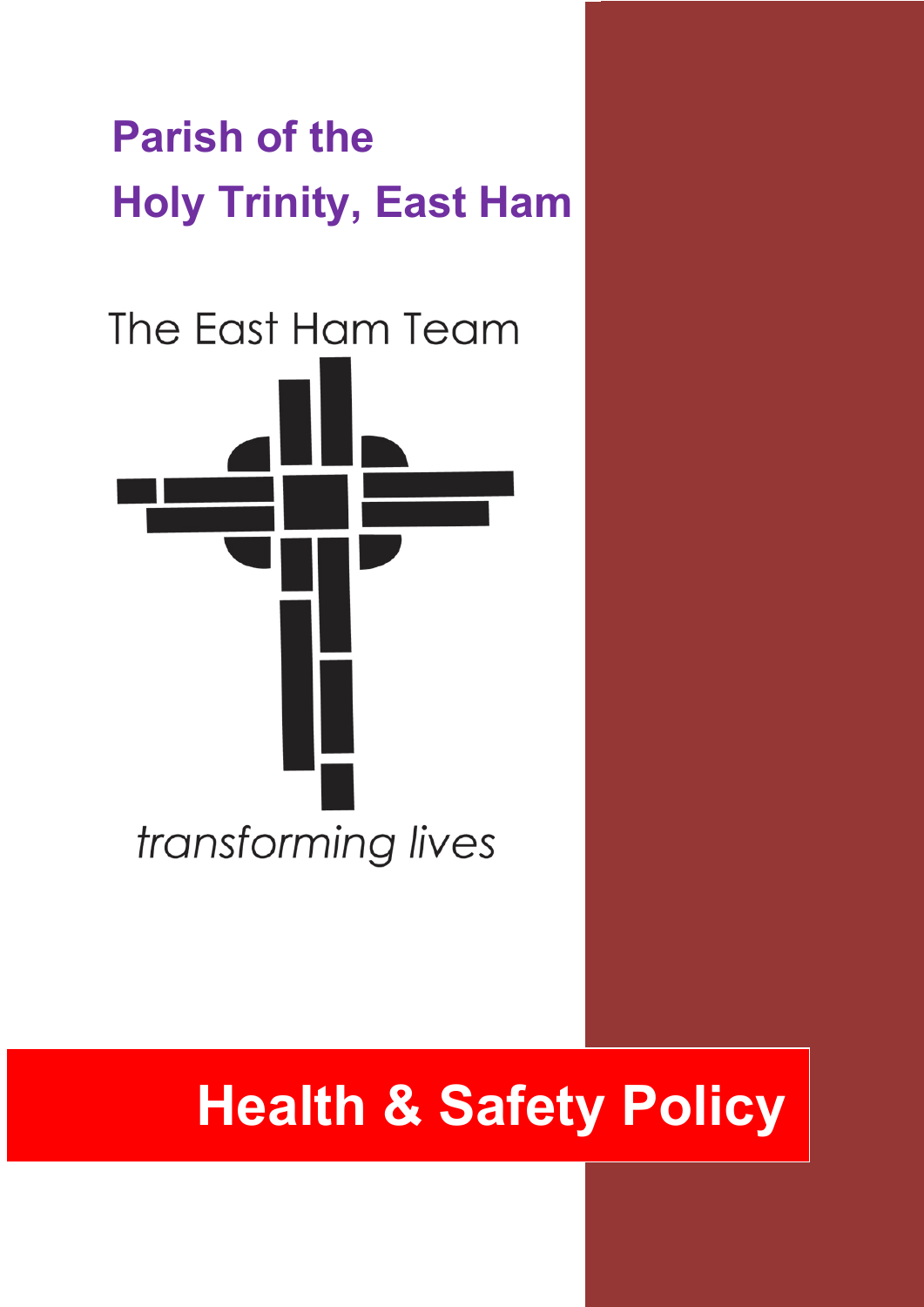www.easthamparish.org.uk

# **Contents**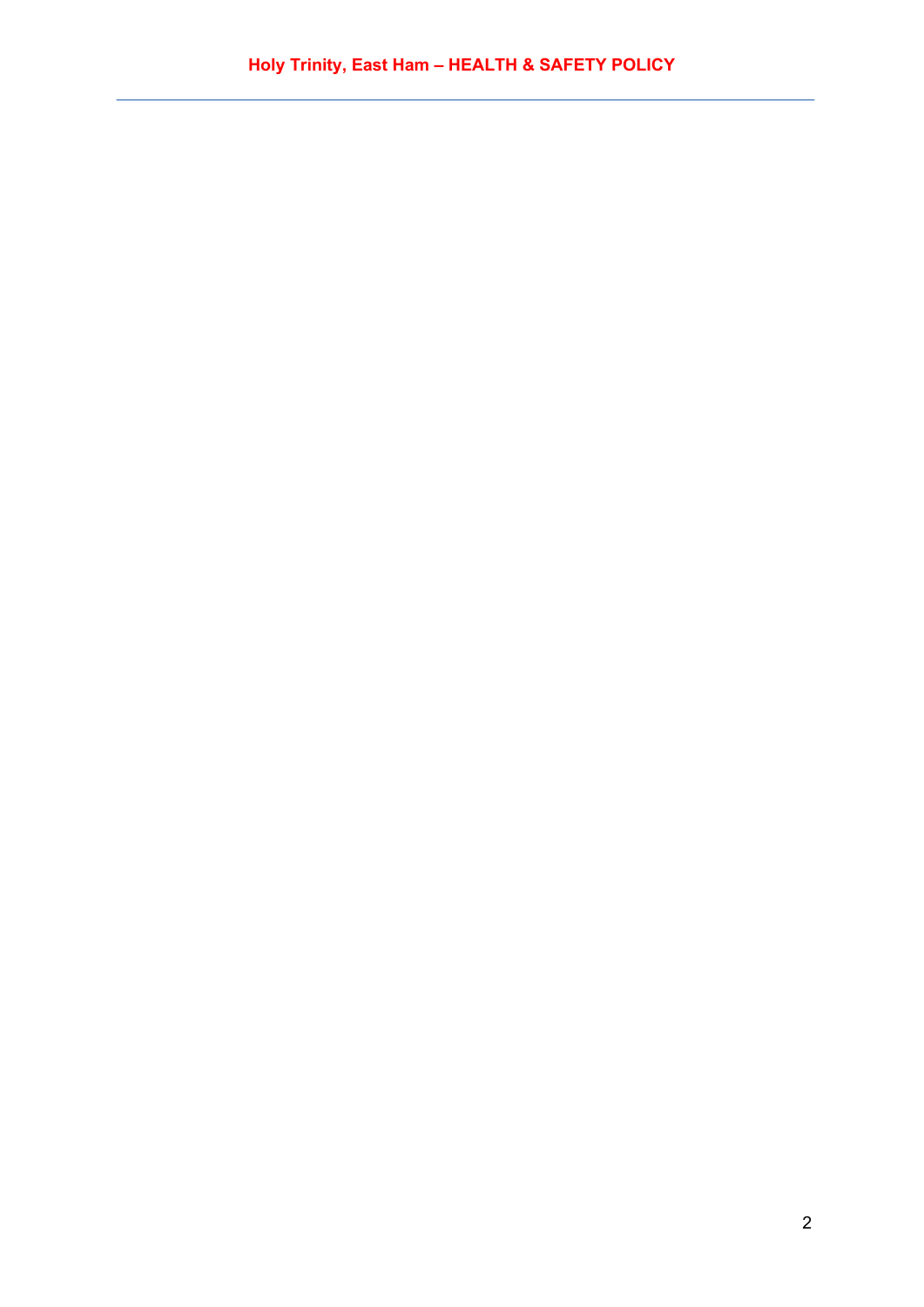#### **Introduction**

This Policy sets out how the PCC intends to meet its responsibilities under the Health & Safety At Work, Etc. Act 1976 to ensure the safety of all staff, volunteers and visitors using its premises.

In this Policy the word "Employer" means the PCC and the word "Employee" means all staff and volunteers working in any of the three churches, whether or not they are paid for the work they do. The Policy is accompanied by Notes which give fuller information on all the aspects covered, and supported by Files which hold the documentation which demonstrates each church's compliance with the various Regulations.

In a nutshell, the PCC is required by law to take all reasonable measures to prevent accidents or ill-health arising from work activities taking place within its premises, to provide adequate training to ensure that employees can do their work safely, to provide certain information about health and safety and to ensure that both the procedures and the equipment necessary to deal with emergencies are in place. The PCC also has to protect members of the public from coming to harm within its premises.

Employees are responsible for ensuring their own health and safety and that of those around them. This means they must comply with health and safety guidance such as that set out in the Policy, participate in any training required, report anything which they feel is unsafe or any accidents which occur, and never interfere with or damage any equipment which is provided for health and safety purposes.

The Policy should be reviewed on an annual basis to ensure that it remains relevant and comprehensive, and formally adopted at each Annual General Meeting of the PCC.

# **Health & Safety Policy Scope**

The Health & Safety Policy is based upon Risk Assessments carried out at each of the three churches and covers the day-to-day activities of those churches such as services and meetings, cleaning and maintenance, tourist visits, church groups and activities conducted on the premises by third party organisations.

There may be occasions in the future when an event which is not covered, such as a firework display or a charity abseiling event, is proposed. If this happens then the event organisers must take professional health and safety advice and carry out a thorough Risk Assessment before proceeding.

Nothing in the Policy absolves third party organisations of their obligations under the Health & Safety At Work, Etc., Act 1974 (or any other legal obligations) and these organisations must ensure that they meet the legal requirements in respect of their own activities.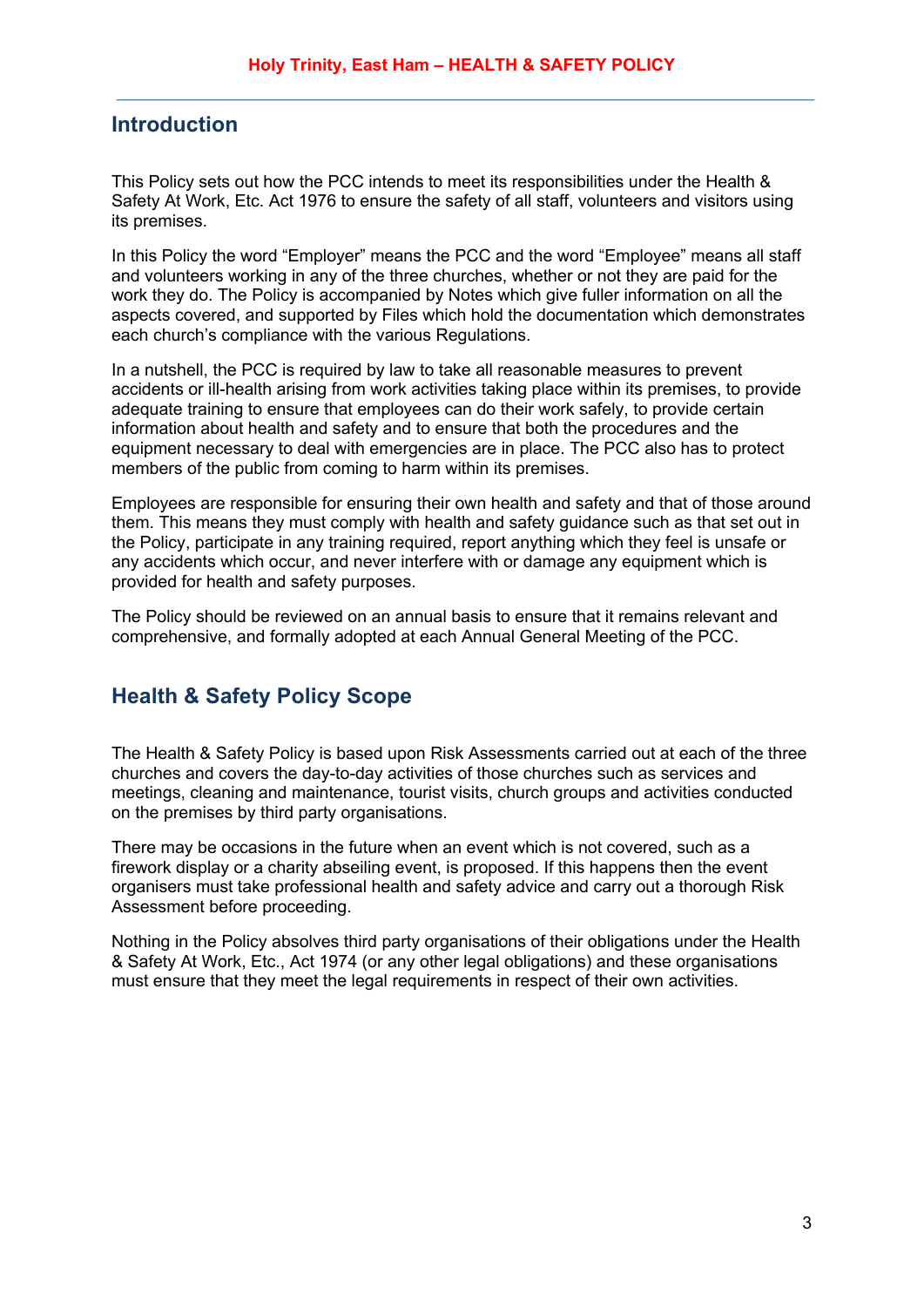# **Health & Safety at St. Bart's**

| The Health & Safety Poster is displayed:                                                        |                                                                      |
|-------------------------------------------------------------------------------------------------|----------------------------------------------------------------------|
| The Fire Action Poster(s) is / are<br>displayed:                                                |                                                                      |
| The First Aid Box is situated:                                                                  |                                                                      |
| The Appointed Person responsible for<br><b>First Aid is:</b>                                    |                                                                      |
| The First Aiders are:                                                                           |                                                                      |
| The Accident Book is located:                                                                   |                                                                      |
| A Copy of the in-force Certificate of<br><b>Employer's Liability Insurance is</b><br>displayed: |                                                                      |
| The Person with Overall Responsibility<br>for Health & Safety at this Church is:                | THE CHURCHWARDENS                                                    |
| This Policy is due for Review                                                                   | MAY 2017 then every 12 months, or sooner<br>if circumstances change. |

#### **HEALTH & SAFETY EXECUTIVE PHONE NUMBER FOR REPORTING ACCIDENTS AND ILL HEALTH AT WORK UNDER RIDDOR: 0845 300 9923.**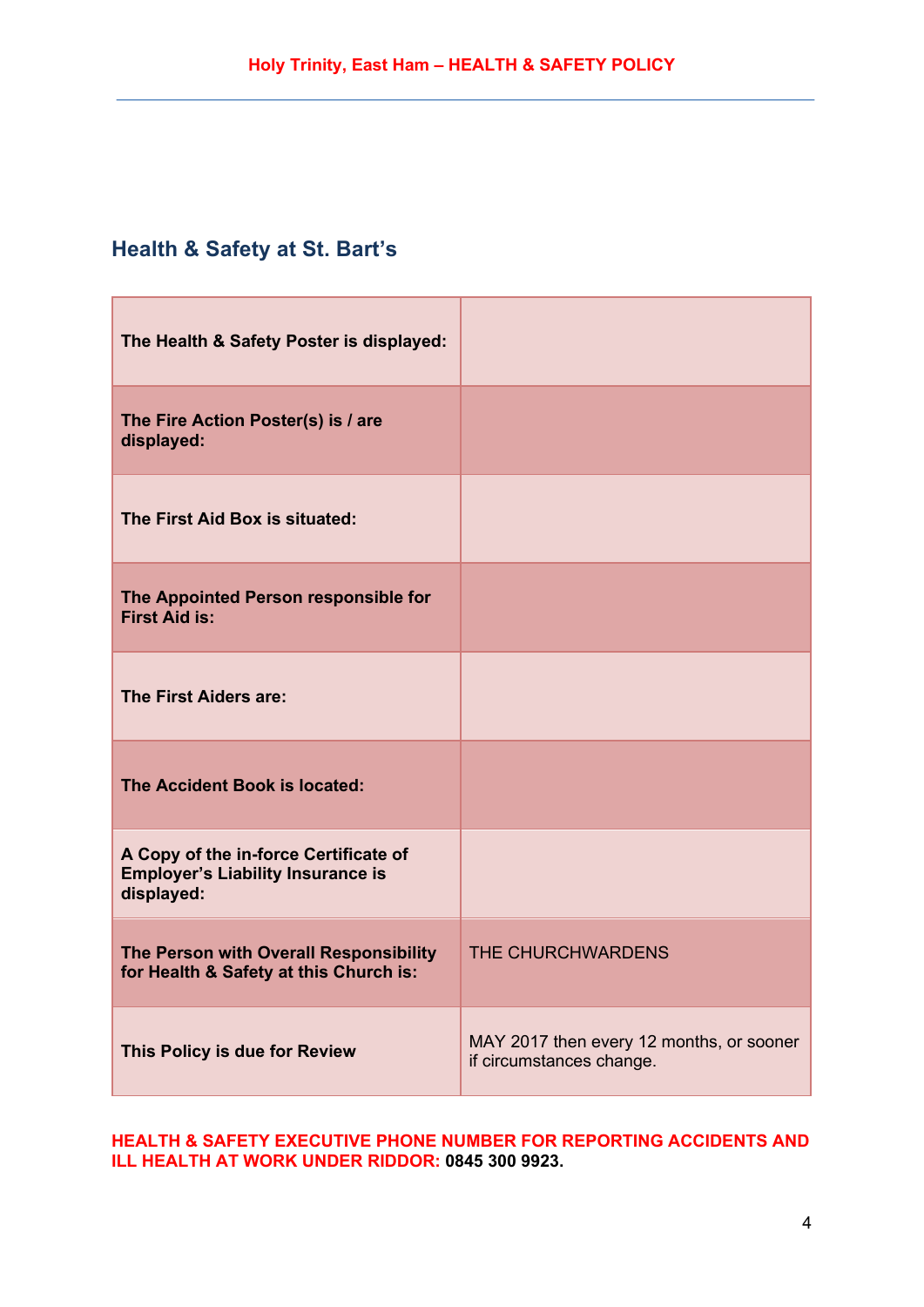# **Health & Safety at St. Edmund's**

| The Health & Safety Poster is displayed:                                                        |                                                                      |
|-------------------------------------------------------------------------------------------------|----------------------------------------------------------------------|
| The Fire Action Poster(s) is / are<br>displayed:                                                |                                                                      |
| The First Aid Box is situated:                                                                  |                                                                      |
| The Appointed Person responsible for<br><b>First Aid is:</b>                                    |                                                                      |
| The First Aiders are:                                                                           |                                                                      |
| The Accident Book is located:                                                                   |                                                                      |
| A Copy of the in-force Certificate of<br><b>Employer's Liability Insurance is</b><br>displayed: |                                                                      |
| The Person with Overall Responsibility<br>for Health & Safety at this Church is:                | THE CHURCHWARDENS                                                    |
| This Policy is due for Review                                                                   | MAY 2017 then every 12 months, or sooner<br>if circumstances change. |

#### **HEALTH & SAFETY EXECUTIVE PHONE NUMBER FOR REPORTING ACCIDENTS AND ILL HEALTH AT WORK UNDER RIDDOR: 0845 300 9923.**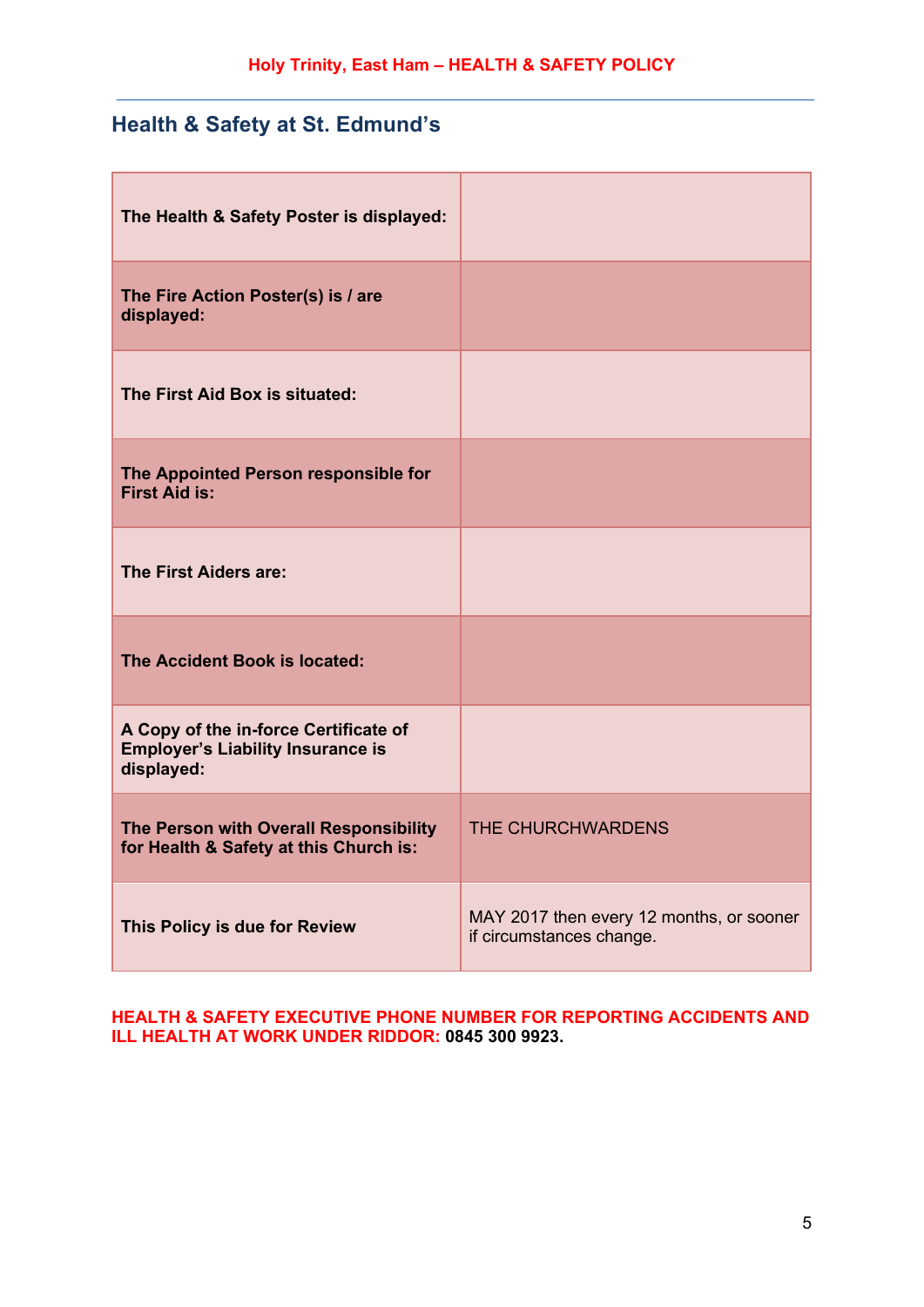# **Health & Safety at St. Mary's**

| The Health & Safety Poster is displayed:                                                        |                                                                      |
|-------------------------------------------------------------------------------------------------|----------------------------------------------------------------------|
| The Fire Action Poster(s) is / are<br>displayed:                                                |                                                                      |
| The First Aid Box is situated:                                                                  |                                                                      |
| The Appointed Person responsible for<br><b>First Aid is:</b>                                    |                                                                      |
| The First Aiders are:                                                                           |                                                                      |
| The Accident Book is located:                                                                   |                                                                      |
| A Copy of the in-force Certificate of<br><b>Employer's Liability Insurance is</b><br>displayed: |                                                                      |
| The Person with Overall Responsibility<br>for Health & Safety at this Church is:                | THE CHURCHWARDENS                                                    |
| This Policy is due for Review                                                                   | MAY 2017 then every 12 months, or sooner<br>if circumstances change. |

#### **HEALTH & SAFETY EXECUTIVE PHONE NUMBER FOR REPORTING ACCIDENTS AND ILL HEALTH AT WORK UNDER RIDDOR: 0845 300 9923.**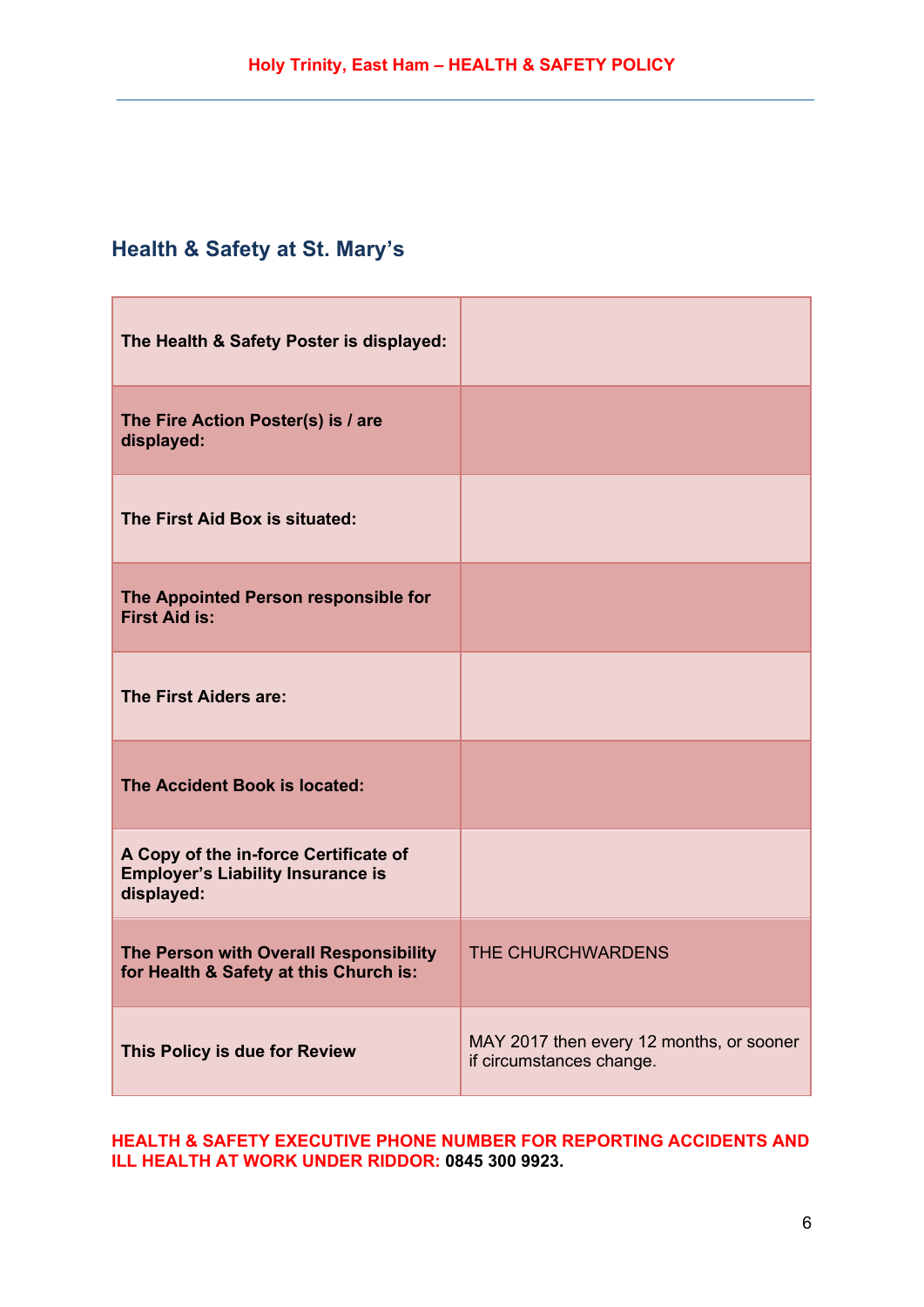# **Risk Assessment**

Risk Assessments were carried out at each Church in May 2017, copies are stored in:

- 1. Parish Office (Parish Office only for St Bart's
- 2. St Edmund's:
- 3. St Marys:

Risk Assessments are a legal requirement and they must be kept up-to-date. They must be reviewed annually.

A new Risk Assessment needs to be carried out whenever there is a substantial change such as the opening of a new building extension, the start of a new ministry area, the pregnancy of an employee or an increased number of disabled people using the facilities.

# **Fire Safety**

Risk Assessments were carried out during:

St. Bart's: September 2016

St Edmund's:

St Mary's:

Emergency lighting (where fitted) is to be tested once a month for correct operation and the results of the test recorded in the file in the Parish Office. A full service of emergency lighting is to be carried out annually at each church where it is fitted.

Fire fighting equipment is to be stored and used appropriately. It is a criminal offence to tamper with fire safety equipment. Any discharge or use of a fire extinguisher should be noted and the extinguisher refilled without delay. Fire fighting equipment at each church is to be serviced annually. Fire extinguishers are NEVER to be used as door props.

A poster outlining the actions to be taken in the event of a fire shall be displayed at each entrance to each church.

Where candles or naked lights are used these must be supervised at all times and never left unattended. Care must be taken to ensure that all such items are properly and completely extinguished before the building is closed.

The correct use of electrical appliances (see below) is a crucial element of fire safety and therefore the electrical safety guidelines are to be followed at all times by all building users.

The build-up of junk and clutter evident is not just a sign of poor housekeeping – it is a fire risk and therefore the premises should be kept tidy and free of clutter.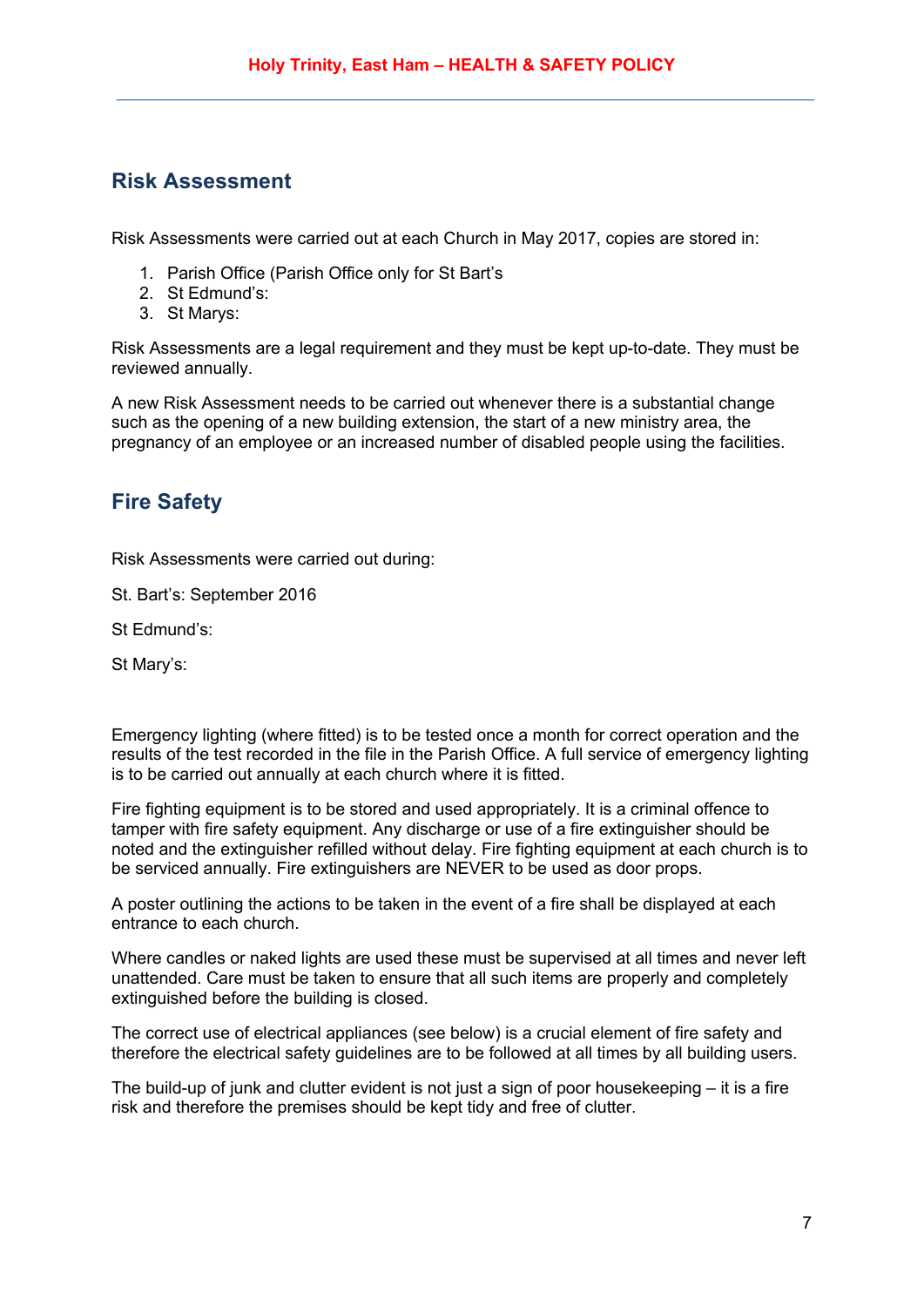# **Electrical Safety**

Each church shall have a five-yearly electrical safety inspection carried out by a competent electrician. Any defects found in the course of this inspection shall be rectified within the timescales laid down on the EICR (Electrical Installation Condition Report).

Each church shall have its Portable Appliances tested for electrical safety every two years and a sticker confirming the test result affixed to each appliance. Any appliance failing the test shall immediately be removed for repair or disposal. A register of portable appliances shall be maintained in Section 03 of the Red File.

No appliance which does not have an in-force PAT Test sticker shall be connected to the mains in any church at any time. The exceptions are laptop and mobile phone battery chargers for short-term supervised use and equipment which has been purchased brand new for the church not having first been used elsewhere.

Portable appliances should be visually checked before use for signs of any damage to the power lead ("flex") or casing. If there is any, the appliance must not be used. Turn off immediately any appliance which smells of burning in use. Never allow vacuum cleaner bags to become overfull, this can cause the motor to overheat and catch fire.

"Block" type plug adaptors used to connect multiple plugs into one mains socket are DANGEROUS and are not to be used in the churches under any circumstances. "Lead" type four-way adaptors are permitted provided they are equipped with a Residual Current Device or some other means of fault protection. They must be presented for PAT Testing every two years and included in the Portable Appliance Register.

"Coil" type extension leads must be fully uncoiled before connecting to the mains. Under no circumstances must such a lead ever be used whilst coiled: this is a serious fire risk.

Extension leads and adaptors must not be connected together at any time or in any combination. This presents the risk of overloading the mains circuit and could potentially cause a fire.

All electrical appliances and switches must be turned OFF before the building is vacated (there are one or two obvious exceptions such as fridges and alarms) in order to minimise the risk of fire and to prevent the wastage of energy.

# **First Aid**

Each church shall nominate one Appointed Person to be responsible for the administration of First Aid at that church. The Appointed Person may be assisted by additional First Aiders as deemed necessary.

The Appointed Person and any First Aiders should ideally be in possession of a valid HSEaccredited Emergency First Aid At Work certificate; the training course for this can be provided at the PCC's expense if necessary.

Each church shall be provided with a First Aid Kit which complies with BS8599-1. The Appointed Person is responsible for keeping an inventory of the contents and ensuring that they are replenished when necessary.

A poster shall be displayed giving details of the Appointed Person, any other First Aiders and the location of the First Aid Kit.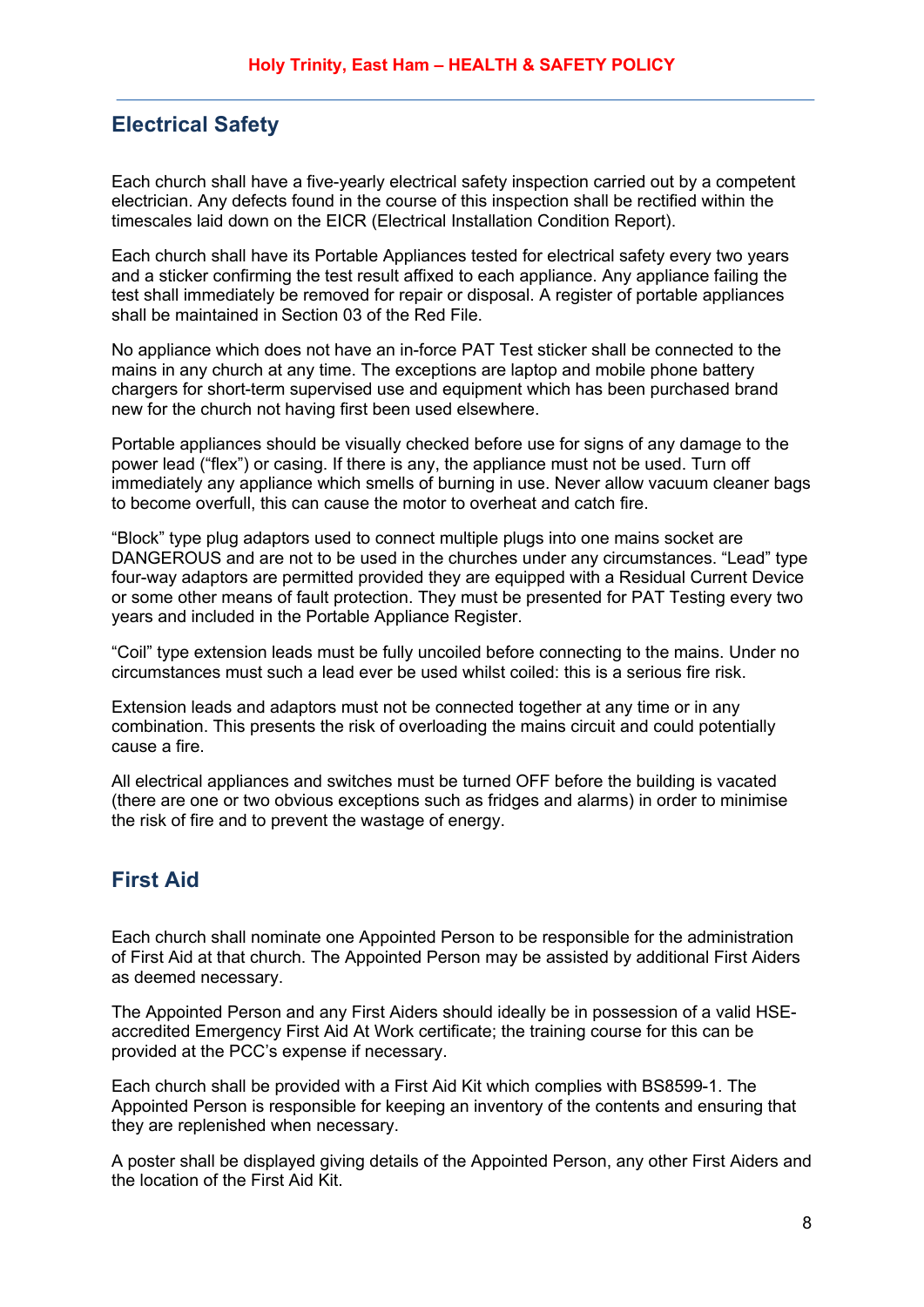# **Personal Safety**

The PCC takes the personal safety of its employees very seriously. Three specific circumstances have been identified in which there may be a heightened degree of risk to personal safety: lone working, (un)locking premises during the hours of darkness and dealing with threats. If lone working or the locking / unlocking of premises during the hours of darkness can be avoided then they should be. Practically, however, this is not always possible, especially during the winter months when it is dark for up to 16 hours per day.

All personnel should therefore familiarise themselves with and follow the following guidance:

#### **Lone Working**

If working alone in church cannot be avoided then following these tips will minimise any risks associated with lone working:

- Make sure somebody else knows where you are and what time you expect to finish.
- Lock yourself in. Keep the key with you in case you need to exit the building quickly!
- Keep your mobile phone charged up so you can ring out in the event of difficulty.
- Consider having someone ring you every couple of hours to check you are all right.
- Do not carry out any potentially dangerous activities, such as working at height, whilst you are working alone.

#### **During the Hours of Darkness**

Locking the church at night after a meeting or service (or unlocking it before one) is a time of extra vulnerability and so it is recommended that, wherever possible, the person with the keys is accompanied to minimise the risk of assault.

The risk of assault can be reduced by following this simple advice:

- If arriving by car, park as close as possible to the door to minimise the distance walked to / from the door.
- Consider carrying a personal attack alarm or a whistle, or using a service such as Panic Guard which uses GPS to monitor your location and personal safety.
- Have the correct keys ready in advance so as to minimise time spent at the door.
- Make sure someone knows where you are and what you are doing.
- If you are worried about someone outside the building, stay inside and telephone for assistance.

Good lighting discourages those of dishonest intent from hanging round so external lights should always be well maintained and hiding places should be removed where possible (bushes or shrubs near entrance / exit doors for example) or made harder to access (chained-off or gated).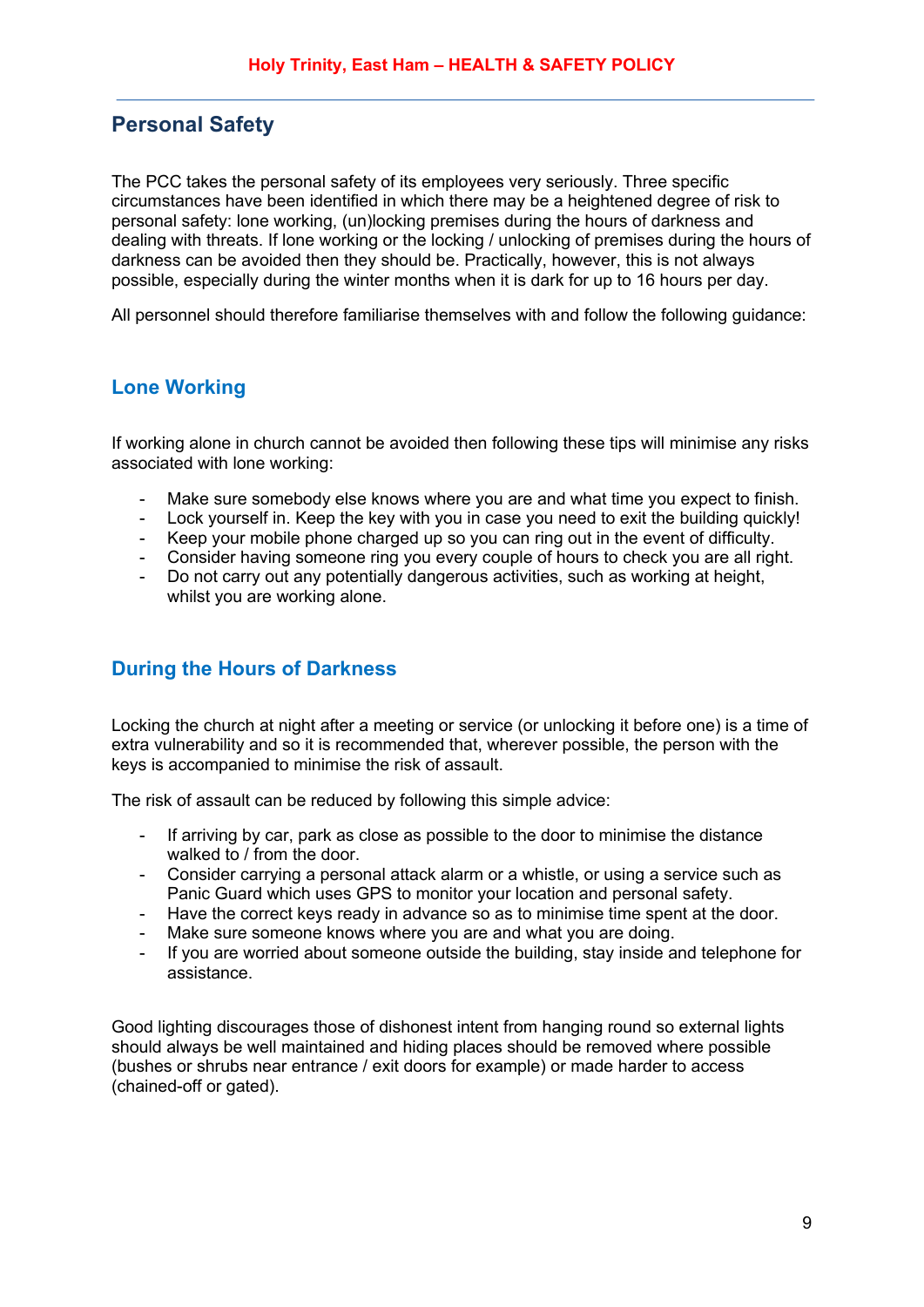#### **Dealing with Threats**

The risk of a personal threat is reduced by projecting an atmosphere of confidence: looking like you know what you're doing and where you are going, walking in an upright and purposeful manner, speaking clearly and confidently all make you seem less vulnerable and therefore to a potential attacker you become a less attractive target.

If you are threatened, shouting "FIRE!" loudly will both startle your assailant and be more likely to cause anybody nearby to come to your assistance than shouting "HELP!". A panic alarm or whistle is also useful as the assailant will not want attention drawing to his / her presence and will probably run away. Maintain eye contact with your assailant and remember to behave in a confident manner.

If the criminal is not deterred by the above and is demanding money or valuables then the best thing to do is hand them over – we value your life and your safety far more highly than our cash and trinkets. Hand them over slowly, making a mental note of any distinguishing features which will help the Police identify the attacker later on.

The PCC does not generally encourage the practice of self-defence techniques, however those who have been **properly trained** and are **competent** in such techniques may use them if they are attacked.

# **Working At Height**

Contrary to popular belief "at height" does not mean "above six feet" or "above two metres" – it means anywhere from which a fall would be liable to cause injury or death.

Working at height should be avoided at all times unless there is genuinely no alternative.

Extensible poles should be used for high-level cleaning tasks.

Replacement of high-level light bulbs shall be carried out as a Planned Preventative Maintenance task by a specialist electrical contractor whose staff are equipped with safe equipment for working at height and are trained in its use.

Each church shall be provided with properly-constructed steps for use where there is a requirement to reach objects down from high shelves, etc. Standing on chairs or tables is extremely unsafe and is forbidden in all circumstances.

Each church shall be provided with a stepladder which complies fully with BS EN131 and is rated for a Static Vertical Load of 150kg or more. No other stepladder shall be used. Anyone using a stepladder should first ensure that they are aware of the HSE guidance for safe use – if in doubt do not use the stepladder.

If the steps or stepladder appear to be damaged or defective in any way then they must not be used.

Where external contractors are working at height in our churches we need to satisfy ourselves that they are using the proper equipment and are competent to do so, and we must comply with any instructions they give us in respect of access to the work area, etc.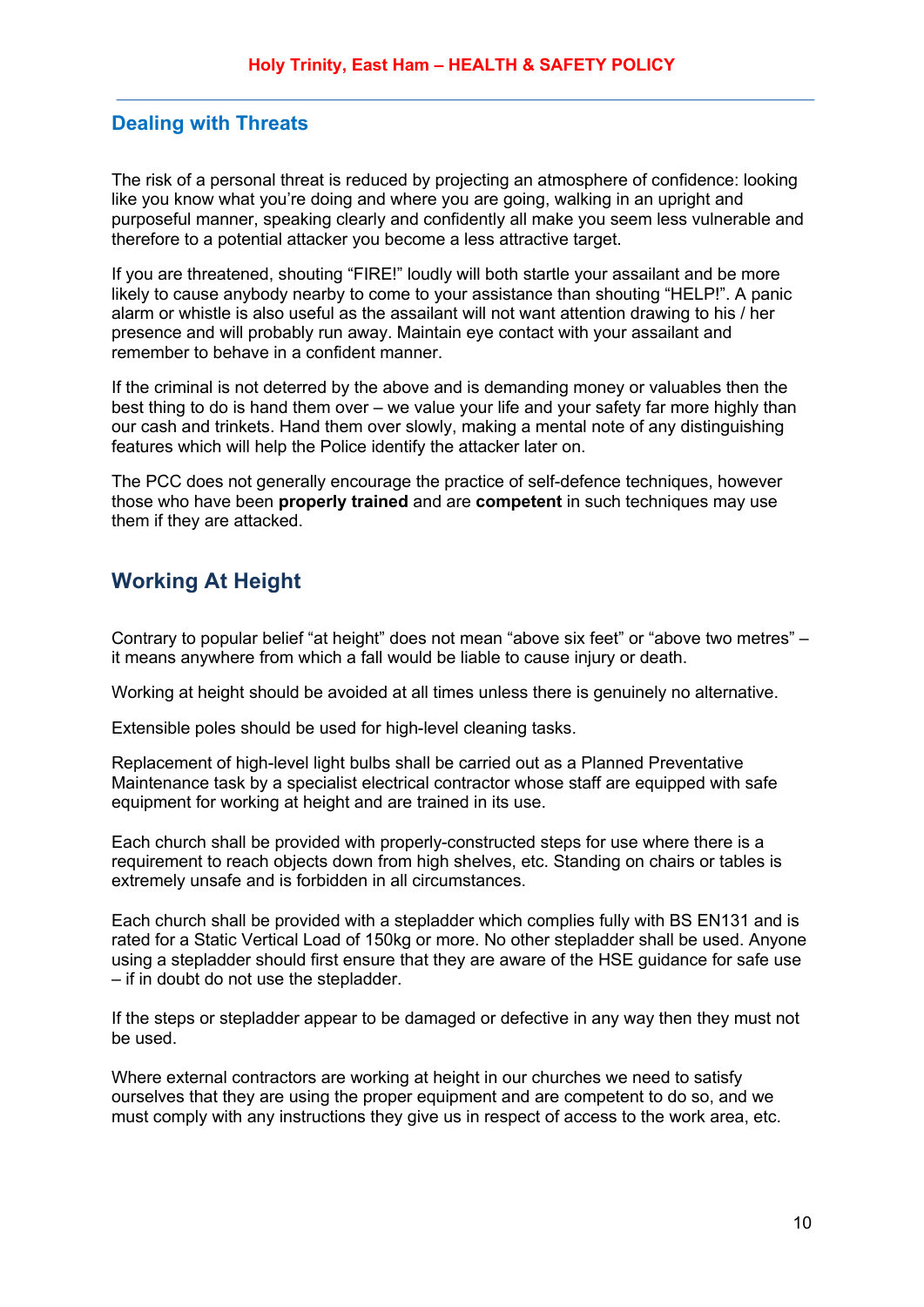# **Trips And Slips – Hazards Underfoot**

Trips and slips can cause terrible injuries. A moment's thought and a little attention to detail can prevent the vast majority of these injuries from occurring.

Loose rugs, mats and carpet strips should be fixed to the floor or removed altogether.

Trailing cables should be routed away from pedestrian areas where possible. If it is not, then the cables should be confined to lightly-trafficked areas. Permanent cables should be fixed to the floor with cable protectors. Temporary cables should be marked with high-visibility tape.

Rubbish should be disposed of promptly and no build-up of clutter should be allowed.

Spillages must be cleaned up immediately. A "Caution Wet Floor" sign should ideally be used to warn people away from the area until the floor is properly dry.

External pathways and steps where ponding occurs shall be jetted regularly to prevent the build-up of algae.

# **Stairways (St. Bart's and St. Edmund's only)**

Stairways must be kept free of clutter and rubbish at all times as these are trip hazards and could impede the evacuation of the building in the event of an emergency.

Step edgings shall be marked in a contrasting colour to provide visibility to the partiallysighted and to aid visibility for everyone in the case of an evacuation.

Stairway lighting should be even, cover the whole stairway and be switchable from both the top and the bottom. Where this is not the case, extra care should be taken by everyone using the stairway.

# **Hazardous Substances**

Liquefied Petroleum Gas (LPG) appliances are not to be operated, nor are the cylinders to be changed, by anyone who has not read and understood the safety precautions provided in the parish office.

Pigeon droppings and feathers are potentially harmful to health and should be cleaned up as they are discovered using hot water containing disinfectant. The water should then be disposed of via a grid or sink not used for food preparation. Good hygiene practices should be followed at all times by those who may have been in contact with pigeon feathers or droppings.

Household-type cleaning products, bleach, air fresheners etc., which display black-onorange hazard symbols are potentially hazardous to health. All precautions and directions detailed on the label must be followed. The substance must be stored securely, in its original container, and kept out of the reach of children. It is best to buy and use environmentallyfriendly products which do not contain hazardous substances where possible.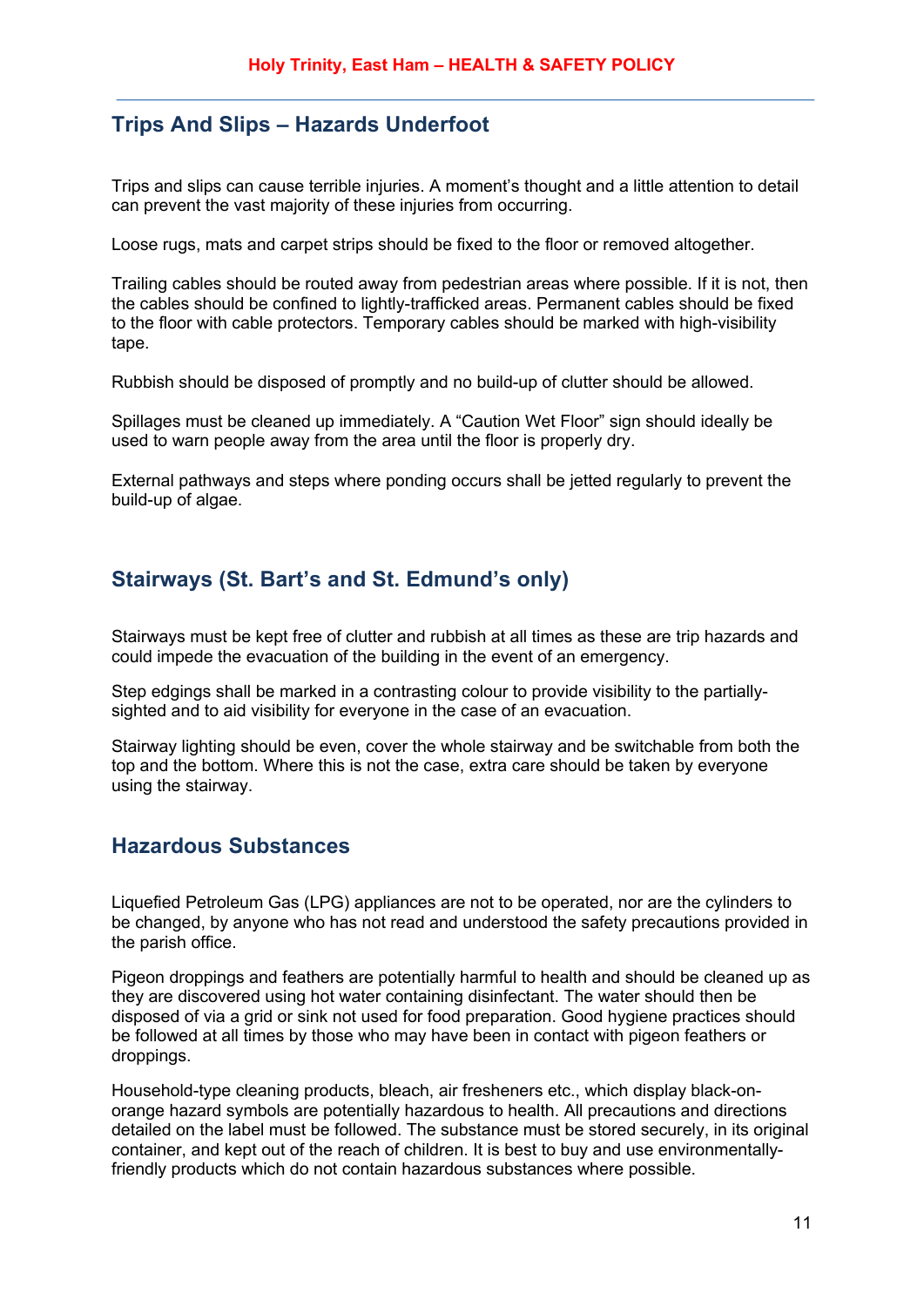# **Asbestos**

The PCC will ensure that an up-to-date survey of asbestos-containing materials (ACM) is obtained and kept on file for each church. Such surveys shall be carried out by properlyqualified surveyors.

Any suspected ACM discovered in the survey must be brought to the attention of any contractors carrying out work in the building.

ACM in a poor or damaged condition will removed and taken for secure by a speciallylicensed contractor. UNDER NO ACCOUNT MUST UNQUALIFIED PERSONS ATTEMPT TO REMOVE OR DISPOSE OF ASBESTOS or any material suspected to contain it.

# **Glass**

Large unmarked glazing panels, windows at or below shoulder height and the glazed panels in doors are hazardous; extra precautions should be taken where these exist. In particular, those responsible for children on the premises should take extra care to ensure they are under control near glazed areas. It is particularly important that any trip or slip hazards are removed and that work at height is avoided where there is a risk of falling through a window or glass panel. Care should also be taken when carrying anything near to large glazed areas.

# **Plant and Machinery**

All plant and equipment used in the churches must be properly maintained and checked at regular intervals to minimise the risk of injury or death caused by the malfunction or breakdown.

#### **Gas-powered heating plant (including LPG heaters)**

All gas appliances should be serviced annually by a Gas Safe Registered Engineer and the service record retained and kept on file.

Regulators and hoses within LPG appliances must be replaced upon reaching the age of ten years or sooner if any damage or deterioration becomes apparent.

#### **Portable Electrical Appliances**

Following the Electrical Safety advice (page 5) when using portable electrical appliances minimises the risk of fire or electric shock.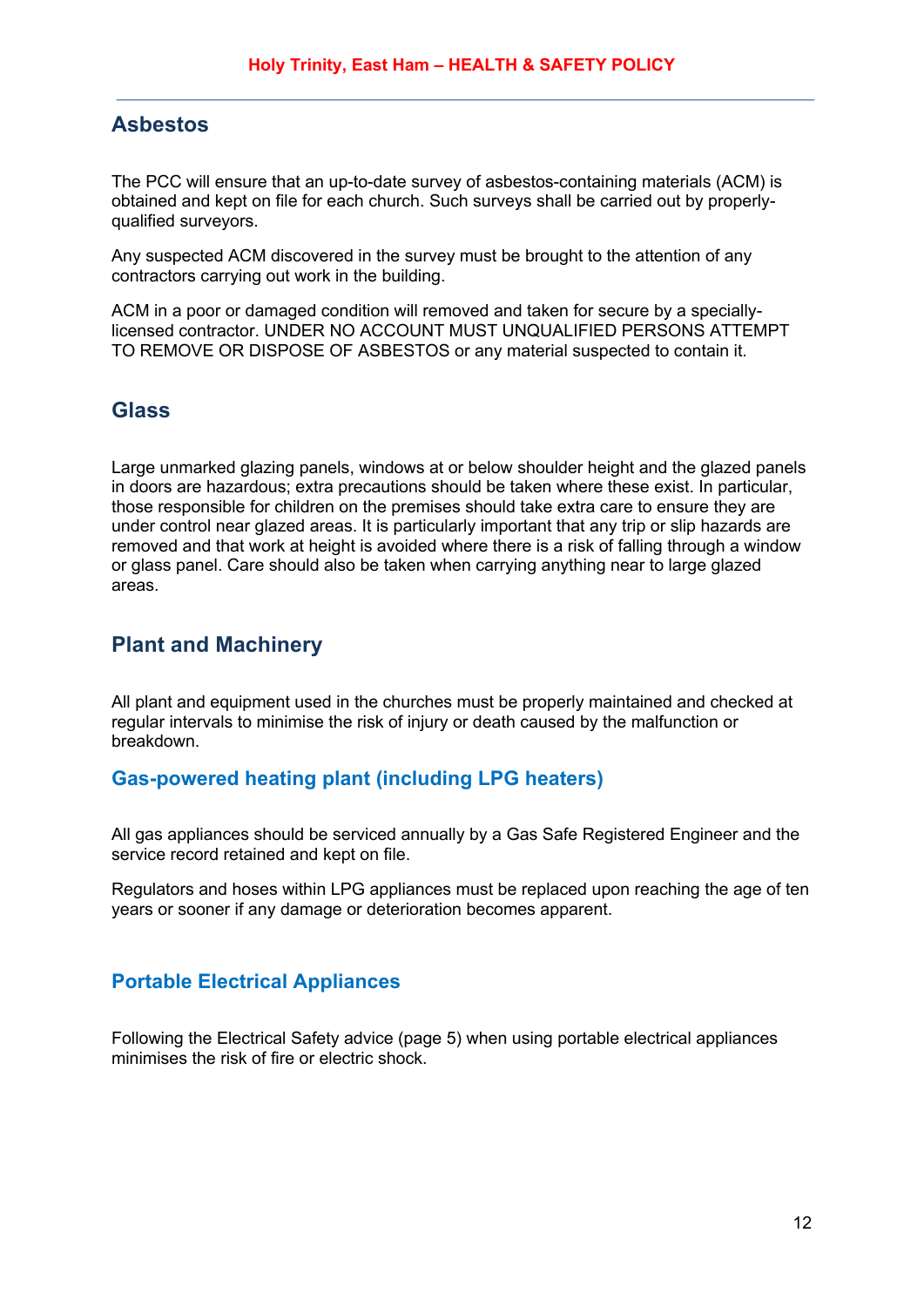#### **Ladders & Steps**

All ladders shall be inspected annually for safety by a Competent Person.

Each church is to be provided with a BS EN131-compliant stepladder and an approved set of safety steps. The stepladders are only to be used by those who have read and understood the HSE leaflet *INDG405 – Top tips for Ladder and Stepladder Safety*. The steps are to be used instead of standing on chairs or tables (prohibited on safety grounds).

#### **Tools**

Tools for minor maintenance / repair work or for gardening should only be used by those who have been trained in their correct use.

# **Manual Handling**

Incorrect manual handling technique is the cause of thousands of injuries every year. These could all be prevented with a little care.

Heavy loads should be assessed before moving to ascertain whether they really need to be moved - the best way to prevent an injury from a manual handling operation is to prevent the operation from happening in the first place.

If the load must be moved, consideration should be given to breaking it down into smaller, lighter loads if this is possible. A stack of six chairs might be much more safely moved as two loads of three chairs or three loads of two chairs.

If a heavy item has to be moved then care must be taken to move it safely. Help should be sought where any item weighs more than the safe limit (for a fit, healthy man this is 25kg; for a fit, healthy woman 16kg) and the lift should be carried out as a team enterprise. The lift should be planned in advance and the route through which the object is being carried should be cleared of obstructions and trip hazards. Lift using the leg muscles, not the back muscles.

The above is only a summary of the manual handling guidelines. It is recommended that everyone who might be involved in manual handling at any point – even if it is just moving a few chairs occasionally – reads HSE leaflet *INDG143 Getting to grips with Manual Handling* and understands its contents before carrying out the operation.

# **Emergency Procedures**

All churches are to have Emergency Evacuation & Fire Procedures written down and stored for reference in the Parish Office. All Wardens, Sidespersons and Officers should familiarise themselves with these.

The Procedures need to take account of all eventualities and include provision for the swift and safe evacuation of the disabled.